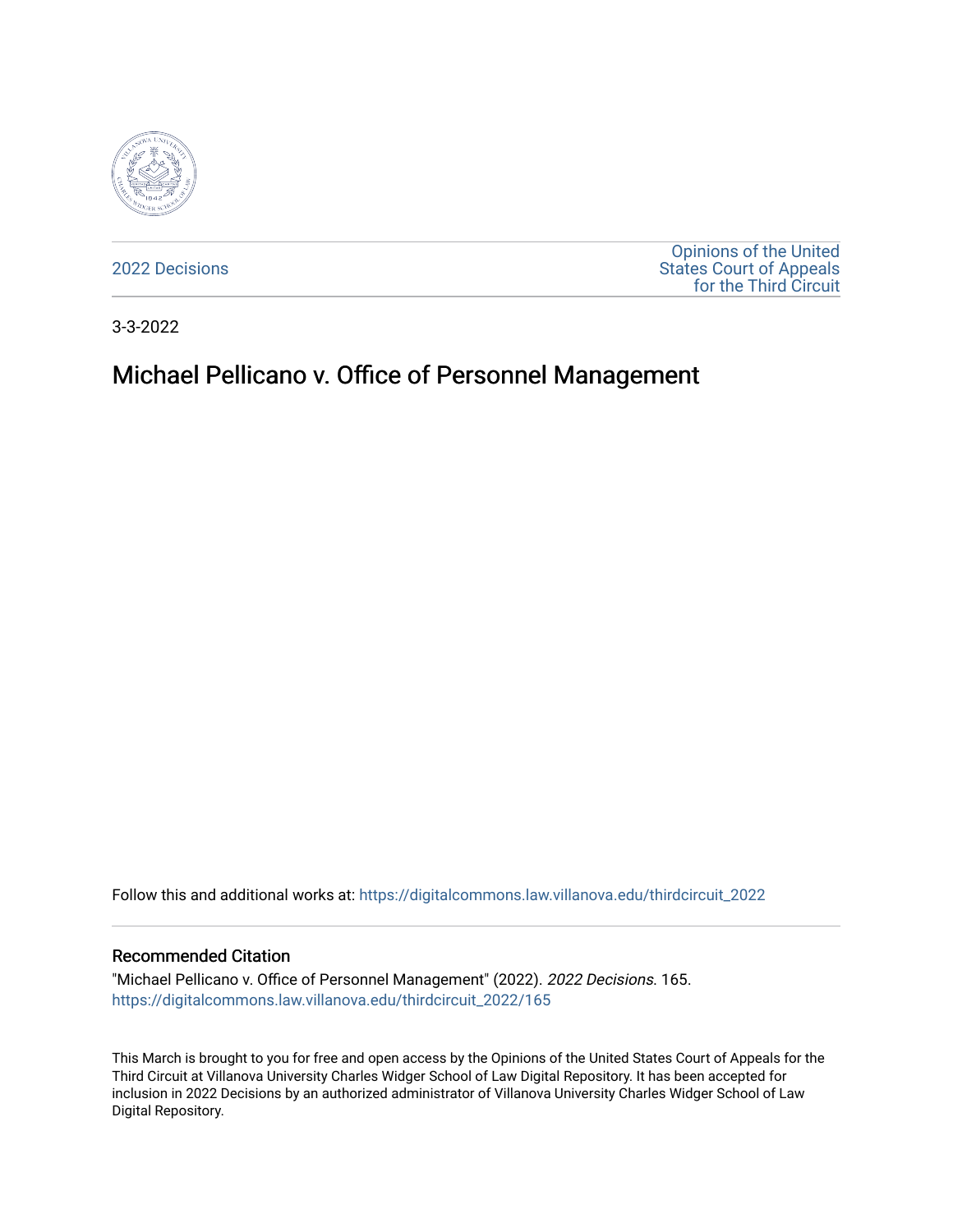#### **NOT PRECEDENTIAL**

#### UNITED STATES COURT OF APPEALS FOR THE THIRD CIRCUIT

 $\mathcal{L}=\mathcal{L}$ 

No. 21-1472 \_\_\_\_\_\_\_\_\_\_\_

# MICHAEL V. PELLICANO, Appellant

v.

OFFICE OF PERSONNEL MANAGEMENT, Insurance Operations, Health Insurance II

\_\_\_\_\_\_\_\_\_\_\_\_\_\_\_\_\_\_\_\_\_\_\_\_\_\_\_\_\_\_\_\_\_\_\_\_

On Appeal from the United States District Court for the Middle District of Pennsylvania (D.C. No. 3-17-cv-00698) District Judge: Honorable Malachy E. Mannion

\_\_\_\_\_\_\_\_\_\_\_\_\_\_\_\_\_\_\_\_\_\_\_\_\_\_\_\_\_\_\_\_\_\_\_\_

Submitted Pursuant to Third Circuit L.A.R. 34.1(a) on February 24, 2022

Before: KRAUSE, BIBAS, and SCIRICA, *Circuit Judges*

(Opinion filed: March 3, 2022)

\_\_\_\_\_\_\_\_\_\_\_\_\_\_\_\_\_\_\_\_\_\_\_\_\_\_\_\_\_\_\_\_\_\_\_\_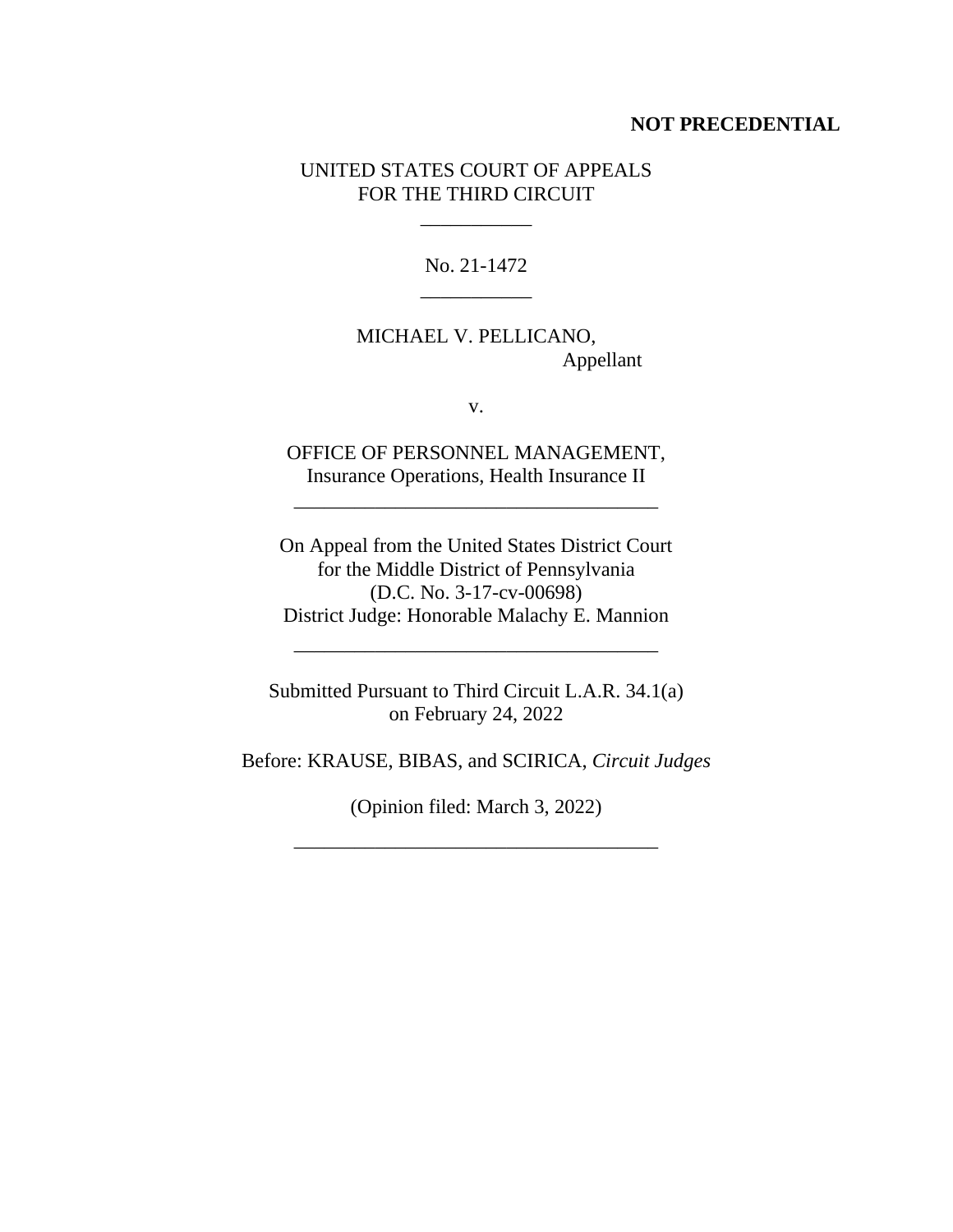## OPINION\* \_\_\_\_\_\_\_\_\_\_\_

\_\_\_\_\_\_\_\_\_\_\_

### PER CURIAM

Pro se appellant Michael Pellicano appeals from the District Court's order granting summary judgment in favor of the Office of Personnel Management (OPM) and denying his cross-motion for summary judgment. For the reasons that follow, we will affirm in part and vacate and remand in part. The motion to file a reply brief out of time is granted.

Pellicano is a retired federal employee who was disabled after suffering a spinal cord injury and is a quadriplegic. In this 2017 lawsuit, he challenged five different OPM decisions upholding coverage determinations by his insurer, the National Association of Letter Carriers (NALC) Health Benefit Plan, which is covered by the Federal Employee Health Benefit Act (FEHBA), 5 U.S.C. §8901, et seq.<sup>1</sup> The District Court dismissed claims challenging two of the decisions with prejudice and remanded three others for further proceedings. At the conclusion of those administrative proceedings, OPM upheld the denials of coverage for the remaining three claims, and the District Court agreed with the decisions. On appeal, Pellicano raises arguments in his briefs about just one of them: OPM's claim numbered Y16063002, a pre-authorization request for a replacement Shower Commode

This disposition is not an opinion of the full Court and pursuant to I.O.P. 5.7 does not constitute binding precedent.

<sup>&</sup>lt;sup>1</sup> He previously brought a similar suit against OPM (concerning a decision by a different insurer). We affirmed the District Court's grant of summary judgment in that case after he filed this suit. *Pellicano v. Off. Pers. Mgmt.*, 714 F. App'x 162 (3d Cir. 2017).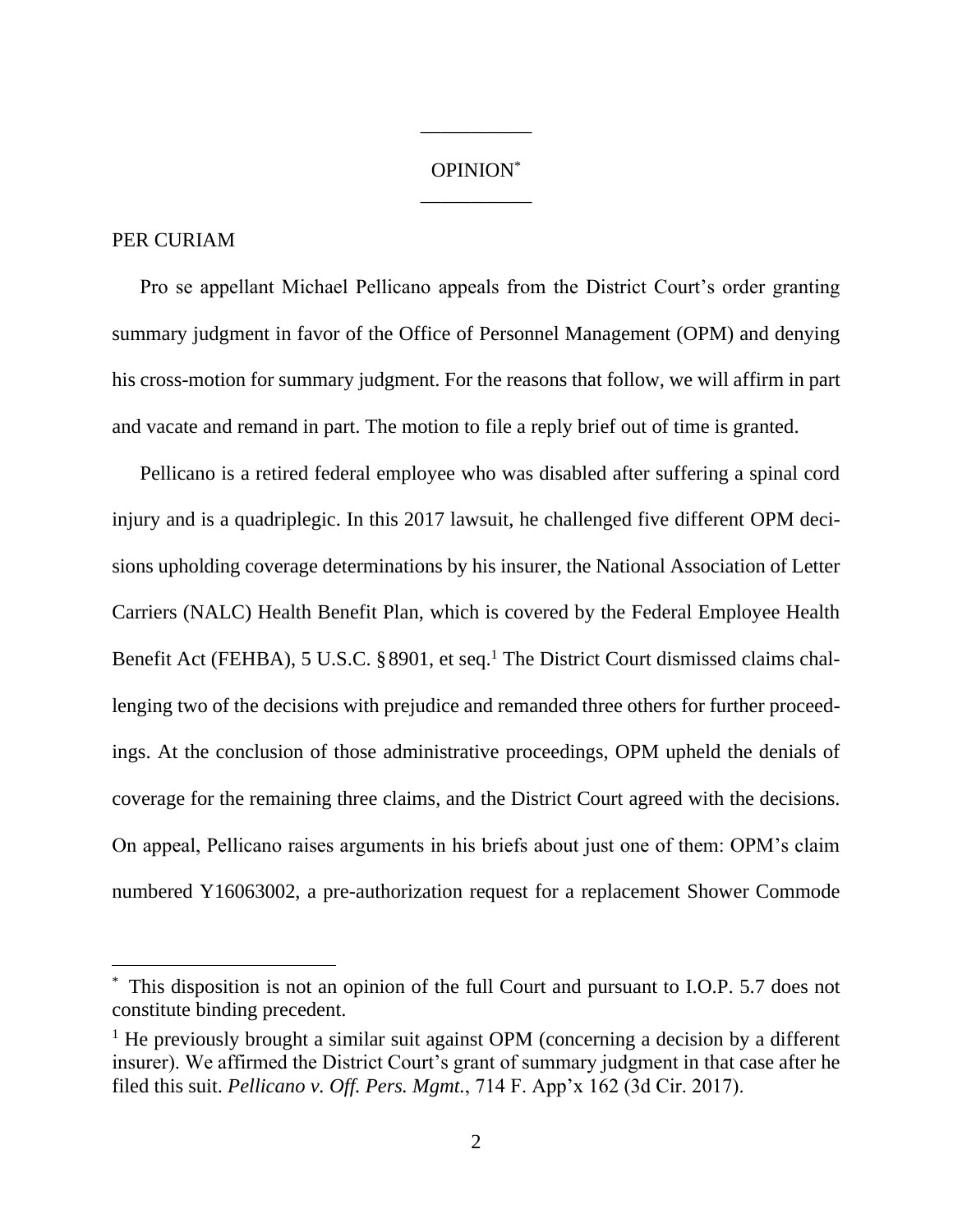Chair.<sup>2</sup> Accordingly, we will focus our review on that determination alone. *See Barna v. Bd. of Sch. Dir. of Panther Valley Sch. Dist.*, 877 F.3d 136, 145 (3d Cir. 2017) (citing Fed. R. App. P. 28(a) and 3d Cir. L.A.R. 28.1, and noting that, to preserve an issue, the litigant must raise it in the opening brief).

According to Pellicano, his Shower Commode Chair is an utterly necessary piece of specialized medical equipment that permits him to complete a complex and lengthy daily bowel ritual with the assistance of a caregiver. He notes that a previous insurer approved reimbursement for his original purchase of such a device in 2003. In 2014, Pellicano applied to NALC for reimbursement of replacement parts for his chair. NALC approved partial reimbursement. In 2015, he sought pre-authorization for the purchase of a new chair. NALC denied the request, determining that the chair was "not a covered item per our Durable Medical Equipment benefits in our Health Benefit Plan brochure." 3d Cir. ECF No. 21-14 at 79.<sup>3</sup> When Pellicano appealed the decision to OPM, NACL argued that the chair was not medically necessary, was a personal convenience item, and was not a covered

<sup>&</sup>lt;sup>2</sup> The other two claims remanded were: Y15035005, for repair of an FES Cycle Ergometer, and Y15099009, for replacement parts for a Shower Commode Chair. Because the Plan's treatment of the latter claim was relevant to the denial of a new chair, it will be discussed only as it relates to the denial of Y16063002.

<sup>&</sup>lt;sup>3</sup> The NALC plan brochure provides that Durable Medical Equipment (DME) is equipment and supplies that are prescribed by your attending physician; are medically necessary; are primarily and customarily used only for a medical purpose; are generally useful only to a person with an illness or injury; are designed for prolonged use; and serve a specific therapeutic purpose in the treatment of an illness or injury. *See* 3d Cir. ECF No. 21-14 at 55. The brochure also indicates that, among other things, safety and convenience items do not meet these requirements and are not covered. *See id.* at 56.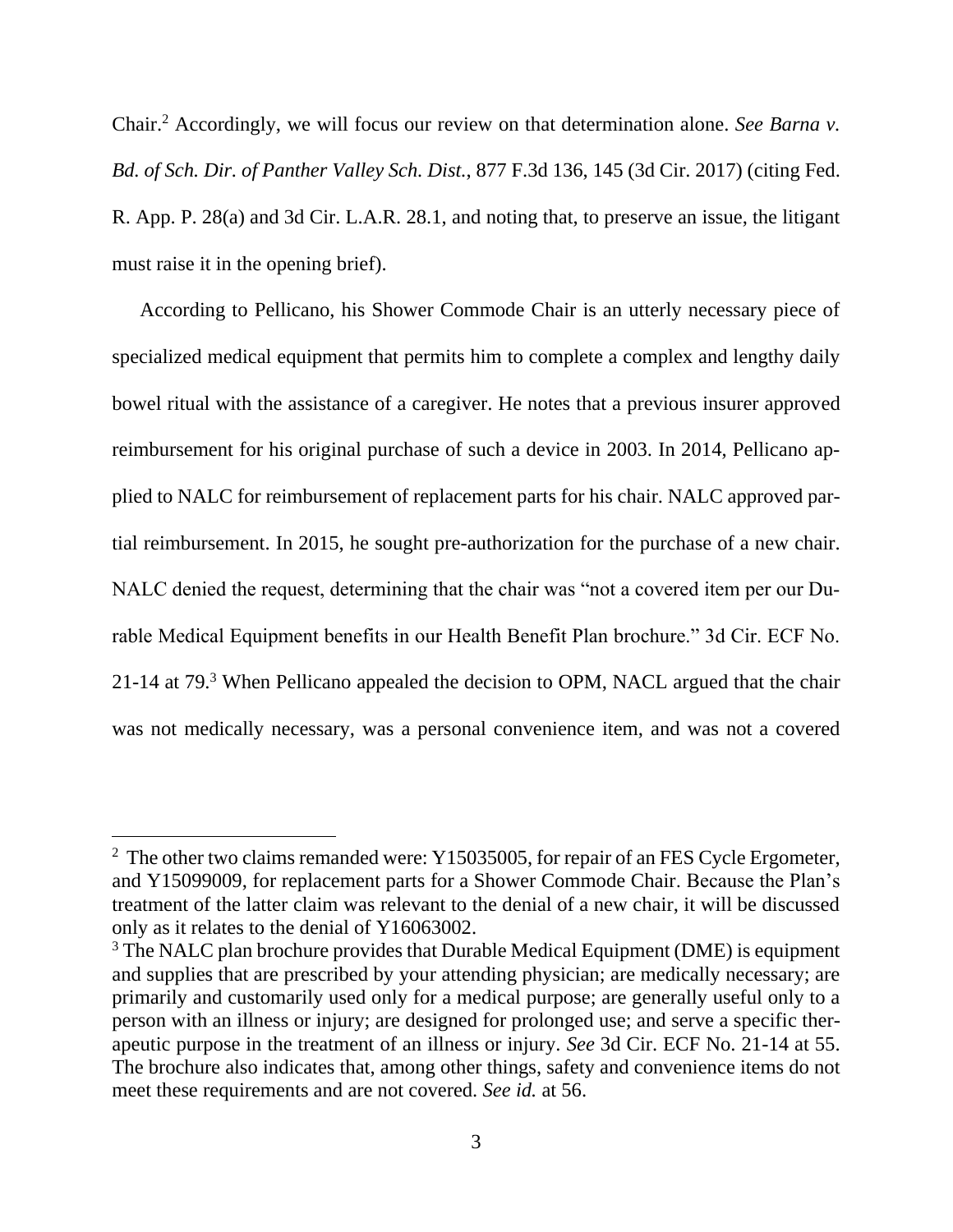DME under the Plan's criteria in the brochure. *Id.* at 87-88. OPM issued a letter upholding the decision. D. Ct. ECF No. 1-1 at 15.

When Pellicano sought judicial review in the District Court, however, OPM acknowledged that its letter decision did not satisfactorily explain why application of the Plan's provisions led to its decision to uphold NALC's denial, and further noted that NALC may have previously approved replacement parts for the same type of DME.<sup>4</sup> OPM asked for a remand to develop the record by potentially obtaining an independent medical review on the issue of medical necessity and requesting any plan policies "informing the plan brochure terms relative to coverage of the type of DME." D. Ct. ECF No. 7 at 3. The District Court thus remanded the matter.

After the District Court granted the remand, OPM specifically inquired into why NALC approved partial reimbursement for replacement parts but not for a new chair. NALC responded that it exercised its discretion to approve partial reimbursement for the parts knowing that the Plan would not preauthorize a new chair. NALC also argued that chairs were not DME because they are useful to people even without a specific illness or injury. It also produced, for the first time, an Electronic Claims Manual (ECM), an internal document used to inform claims analysts about Plan coverage for particular items; the ECM indicated that the chairs are ineligible for coverage. OPM accepted NALC's explanations and upheld its decision. *See* 3d Cir. ECF No. 21-3 at 120–24. After the parties filed cross motions for

<sup>&</sup>lt;sup>4</sup> The repair of Pellicano's old chair was the subject of the claim at Y15099009, mentioned in note 2. Pellicano alleged that the Plan should have paid the full amount for the repairs, \$415, instead of the \$332 amount which NALC explained was in accordance with the Plan's non-PPO benefits.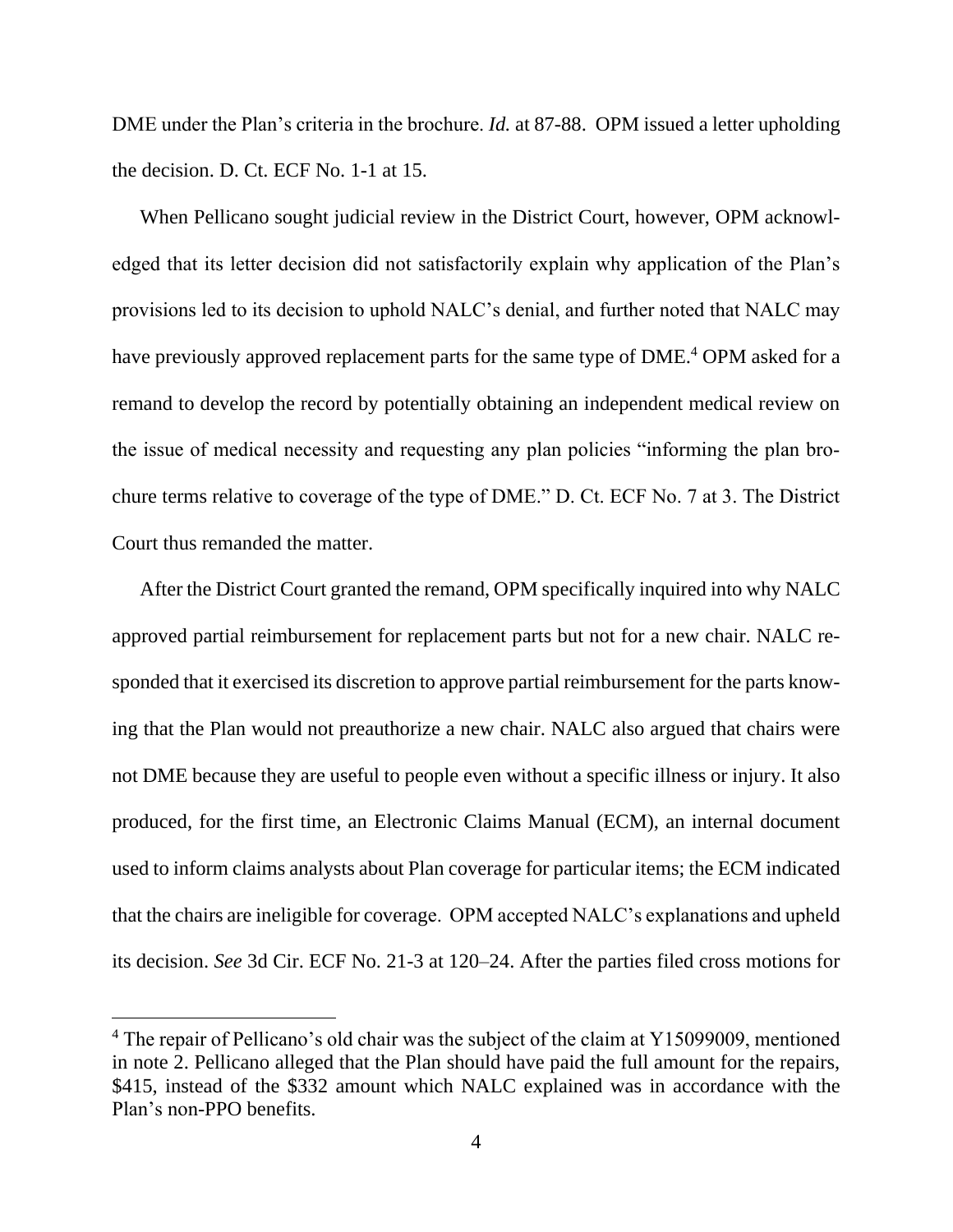summary judgment, the Magistrate Judge determined that OPM's reasoning should be upheld under the APA's deferential standard of review and recommended summary judgment in OPM's favor. The District Judge adopted that recommendation, and denied Pellicano's subsequent motion for reconsideration. Pellicano filed this timely appeal.

We have jurisdiction to review the District Court's decision under 28 U.S.C. §1291. We review de novo the District Court's grant of summary judgment to OPM and denial to Pellicano, and, as the case was brought under the Administrative Procedure Act (APA), *see* 5 U.S.C. §701 et seq., we will apply the appropriate standard of review to the underlying agency decision. *See Pa. Dep't of Human Servs. v. United States*, 897 F.3d 497, 504 (3d Cir. 2018). We will set aside OPM's actions if they are "'arbitrary, capricious, an abuse of discretion, or otherwise not in accordance with law' or [are] conducted 'without observance of procedure required by law.'" *Id.* (quoting 5 U.S.C. §706(2)(A) & (D)). Although the scope of our review is narrow and deferential, we must confirm that the "agency [considered] the relevant data and articulate<sup>[d]</sup> a satisfactory explanation for its action including a rational connection between the facts found and the choice made." *Motor Vehicle Mfrs. Ass'n of U.S., Inc. v. State Farm Mut. Auto Ins. Co.*, 463 U.S. 29, 43 (1983) (internal quotation marks omitted).

As noted above, when the District Court remanded this matter to the agency in 2018, OPM asked NALC whether the two shower-commode-chair claims referred to the same type of durable medical equipment, and if so, whether the disparate coverage decisions were correct. NALC confirmed that they referred to the same items, and that, despite the difference in result, they were correctly decided. NALC explained that "*[w]hen Mr.*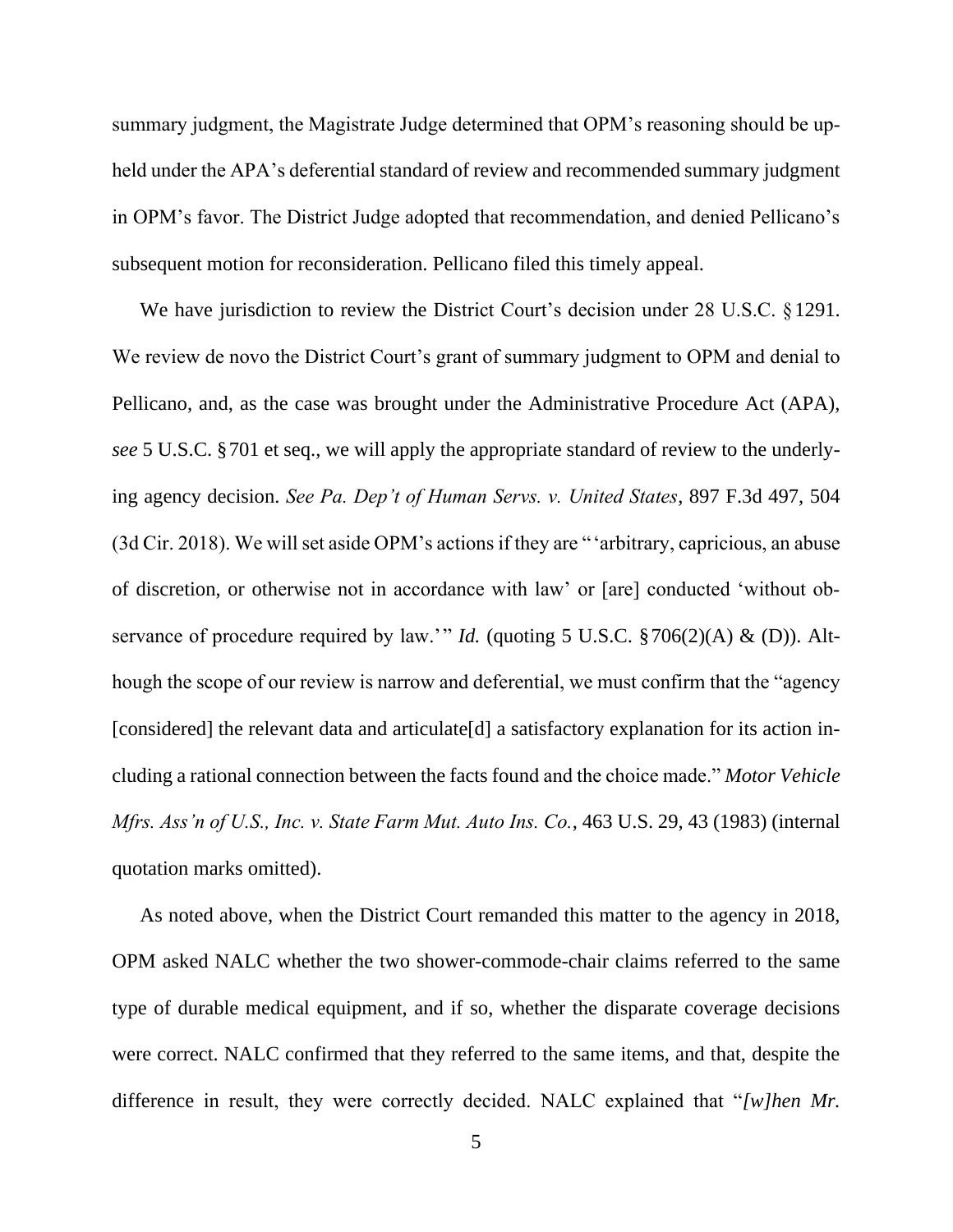*Pellicano requested a new shower commode chair*, rather than simply deny his request, we decided, within our discretion under Section 2.2(b)(2) of our OPM contract, and, as an act of good will for the patient, to provide some level of coverage for the replacement part needed for his existing chair, knowing we were not going to cover a new shower commode chair under the terms of the brochure." 3d Cir. ECF No. 21-3 at 44 (emphasis added). Whatever may be made of this explanation, it simply cannot be true that NALC authorized the replacement parts "when Mr. Pellicano requested a new shower commode chair." As the Administrative Record before us indicates, NALC paid its portion for chair replacement parts in February 2015, *see* 3d Cir. ECF No. 21-4 at 4, well before Pellicano had filed the request for a new chair in December 2015; thus, the second decision could not have informed the first. *See Christ the King Manor, Inc. v. Sec'y U.S. Dep't of Health & Human Servs.*, 730 F.3d 291, 305 (3d Cir. 2013) (noting that "post-hoc rationalizations" will not support agency actions).

In one of Pellicano's previous cases before us, we decided that the agency did not act in an arbitrary fashion when it provided coverage for a particular claim but subsequently reconsidered and applied a "corrected" understanding of Plan terms when a like claim was made later. *See Pellicano*, 714 F. App'x at 166. But that is not what the agency has said here. Instead, NALC (and OPM, on summary judgment and on appeal), has held fast to what is, at best, a confusing explanation which also appears to contradict what it said in its April 15, 2015 memorandum explaining why NALC was only paying \$332 of the amount for replacement parts. 3d Cir. ECF No. 21-4 at 15–16 (applying the Plan brochure's benefit limitations on page 47 for non-PPO Plan allowance "for durable medical equipment," and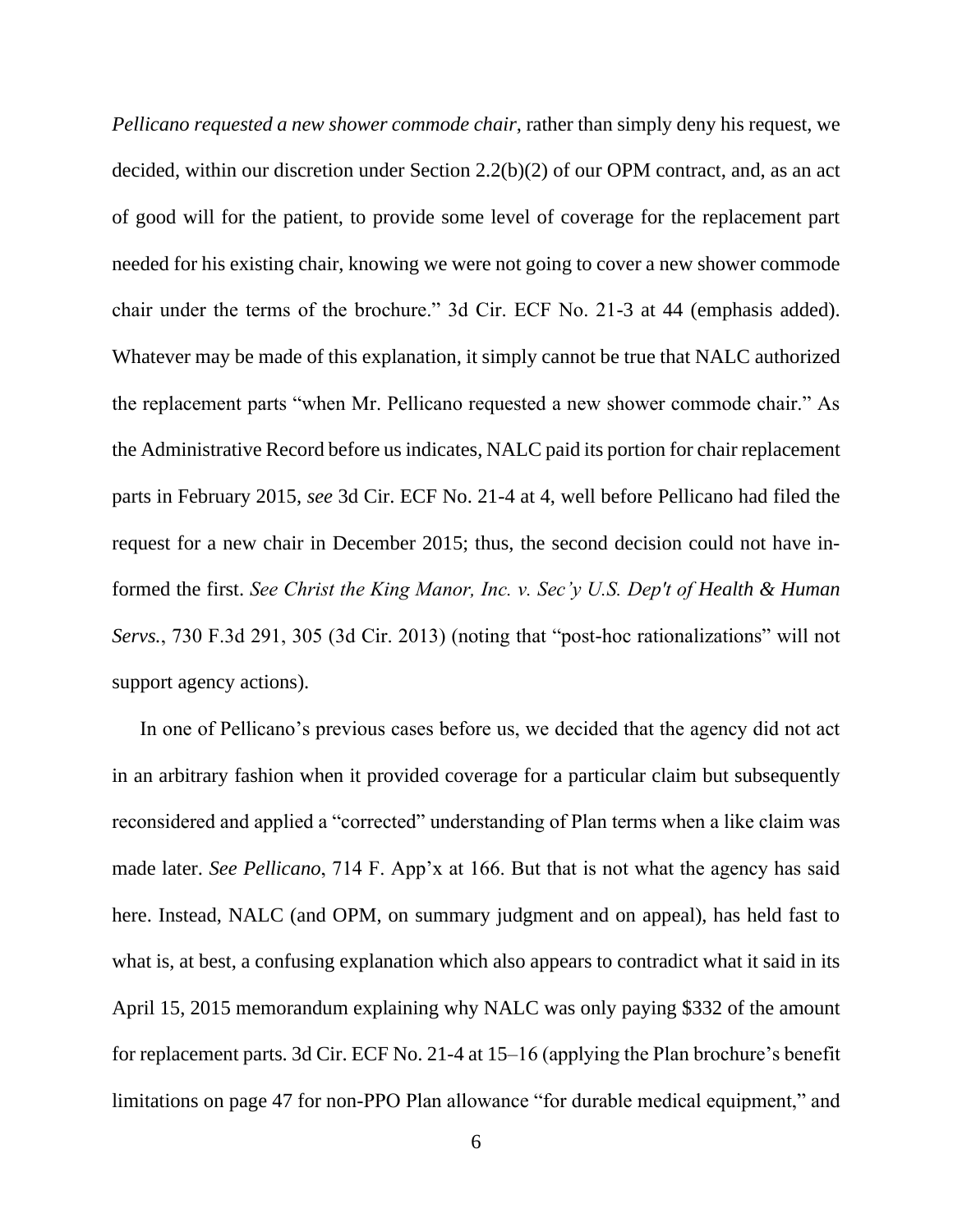noting that the Plan processed "Pellicano's April 11, 2014 \$415.00 durable medical equipment charges not covered by Medicare but covered under the Plan's non-PPO durable medical equipment benefit.").<sup>5</sup> Because the agency has offered insufficient reasons for treating similar circumstances differently, this part of the agency decision cannot stand. *See Nazareth Hosp. v. Sec'y U.S. Dept. of Health and Human Servs.*, 747 F.3d 172, 179–80 (3d Cir. 2014) (noting that "[i]f an agency makes an exception in one case, then it must either make an exception in a similar case or point to a relevant distinction between the two cases" (internal quotation marks and alteration omitted)).

Pellicano argues that the agency also erred in its explanation for asserting that the chair was not a covered DME as that term is defined in the Plan. *See* 3d Cir. ECF No. 21-3 at 121–22. As noted above, the Plan restricts coverage for DME to equipment and supplies that, among other things, "[a]re primarily and customarily used only for a medical purpose" and "[a]re generally useful only to a person with an illness or injury." 3d Cir. ECF No. 21- 14 at 55. OPM explained that the chair did not meet these criteria, and that the chair instead qualified as a "safety" or "convenience" item that the Plan specifically excluded from DME coverage. *See id.*, 21-3 at 121–22.<sup>6</sup>

<sup>5</sup> OPM has relied on NALC's explanation for its decision to cover replacement parts in its motion for summary judgment and in its brief in this Court. *See* D. Ct. ECF No. 35-1 at 41, 43; 3d Cir. ECF No. 16 at 31 n.12.

<sup>&</sup>lt;sup>6</sup> Before remand, OPM apparently upheld the denial in part because the chair was not medically necessary. D. Ct. ECF No. 1-1 at 15. On remand, OPM apparently abandoned its position that the chair was not medically necessary. *See generally* 3d Cir. ECF No. 21-3 at 120–22.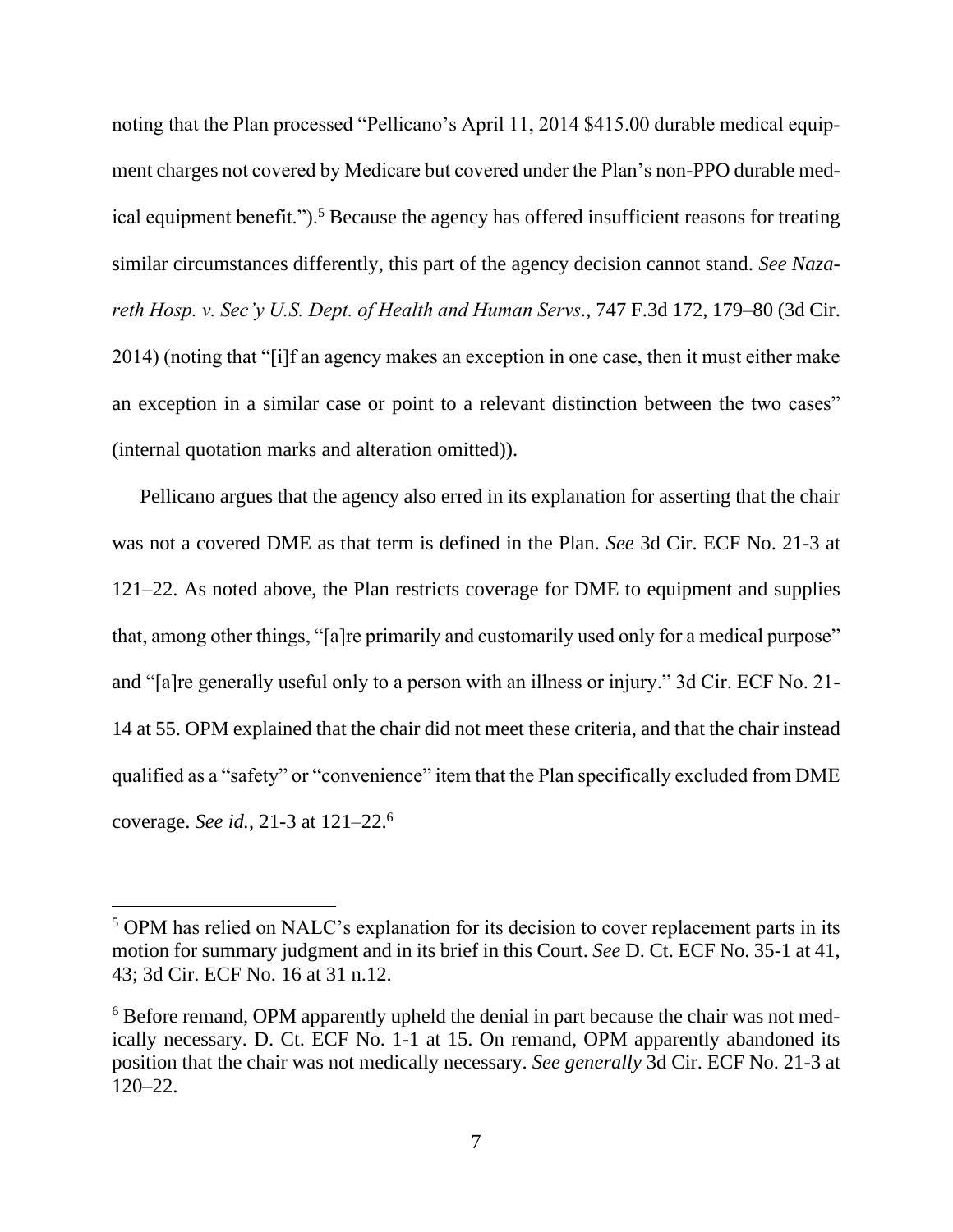To support these points, OPM cited two website advertisements.<sup>7</sup> For the principle that the chairs are used by the elderly, it cited a marketing website, "Amazingmachines.info," which covers all manner of devices (including deep fryers, sewing machines, and air purifiers). OPM quoted the title of the advertisement, "Shower Commode Chairs Make Showering [E]asier for Elderly [sic]," as supporting its point that the chairs are used for nonmedical purposes by persons lacking illness or injury. *Id.* OPM likewise attempted to support classifying the chairs as excludable "safety" and "household" equipment using a statement about bathroom dangers from a site that sells occupational and physical therapy-related medical devices, "Rehabmart."

Our review is confined to the administrative record that was before the agency. *See Christ the King Manor, Inc.*, 730 F.3d at 305. In this case, OPM naturally cited to the Plan brochure provisions, but problematically, it then relied on excerpts from "Amazingmachines" and "Rehabmart" advertisements to explain the provisions of the Plan. Because OPM cited them for their substance in its October 25, 2018, letter of explanation to Pellicano, we must conclude that they played a role in informing OPM's decision. *See generally* 

<sup>&</sup>lt;sup>7</sup> In its October 25 letter, OPM stated that "shower commode chairs are commonly used by elderly individuals who do not necessarily have an illness or injury. *See, e.g.*, https://amazingmachines.info/shower-commode-chair-make-showering-easier-elderly (website that sells shower commode chairs states 'Shower Commode Chairs Make Showering easier for Elderly [sic]')." 3d Cir. ECF No. 21-3 at 121 (italics added). OPM continued that the Plan brochure excluded safety and convenience equipment, and that "[s]hower commode chairs are properly classified as safety or household equipment. *See, e.g.*, https://www.rehabmart.com/category/shower\_commode\_chairs.htm (website states that 'the bathroom is one of the most dangerous rooms in the house, especially for those with limited mobility. A shower commode chair is a convenient and safe piece of equipment to help prevent falls in the bathroom.')." *Id.* at 121–22 (italics added).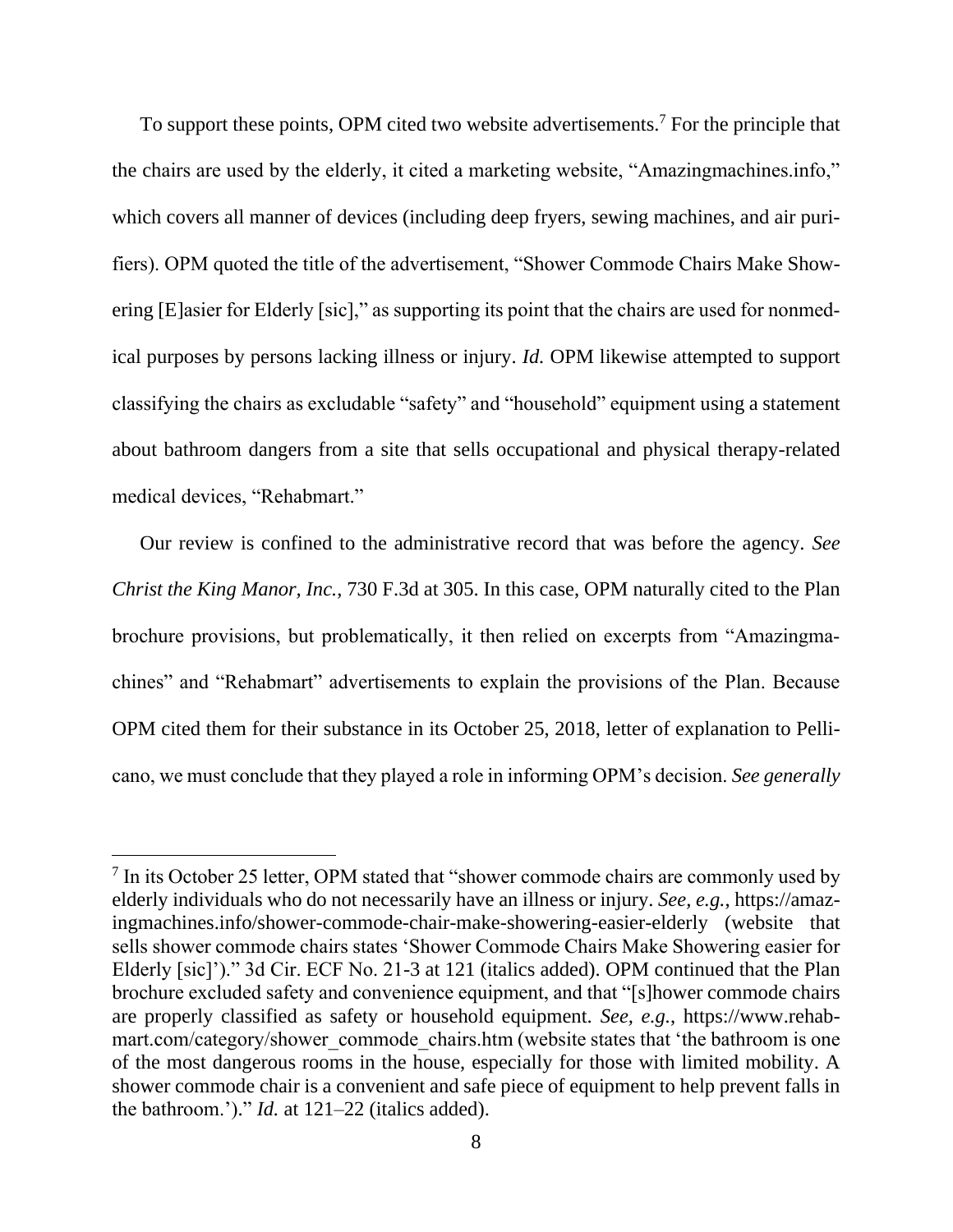*Allegheny Def. Project, Inc. v. U.S. Forest Serv.*, 423 F.3d 215, 231 (3d Cir. 2005) (explaining that "the reasonableness of the agency's action is judged in accordance with its stated reasons" (internal quotation marks omitted)).

We must ensure that, "in reaching its decision, the agency examined the relevant data and articulated a satisfactory explanation for its action." *Prometheus Radio Project v. FCC*, 373 F.3d 372, 389–90 (3d Cir. 2004). Although the Federal Rules of Evidence generally do not apply in a strict sense to administrative proceedings, *see Richardson v. Perales*, 402 U.S. 389, 400–02 (1971), at a minimum, we would expect the agency to support its benefits determination with evidence that is relevant and reliable. *Cf. Mars Home for Youth v. NLRB*, 666 F.3d 850, 853 (3d Cir. 2011) (explaining that substantial evidence under the APA is relevant evidence that a reasonable mind might accept as adequate to support a conclusion). OPM relied on website advertising statements for their truth, which qualifies as hearsay. Even if the formal rule against hearsay does not apply, OPM did not afford Pellicano the opportunity to examine or rebut this evidence before incorporating it into its decision. *Cf. Karroumeh v. Lynch*, 820 F.3d 890, 898 (7th Cir. 2016) (noting that admission of hearsay evidence must include the opportunity to test reliability of statement); *Lacson v. U.S. Dept. of Homeland Sec.*, 726 F.3d 170, 178 (D.C. Cir. 2013) (explaining that administrative agencies may consider hearsay evidence only if it has "satisfactory indicia of reliability" and is "trustworthy") (internal quotation marks omitted). From our review of the Administrative Record, it was OPM that first used the website advertisements to explain the terms of the health Plan—not NALC. Pellicano thus had no opportunity in the